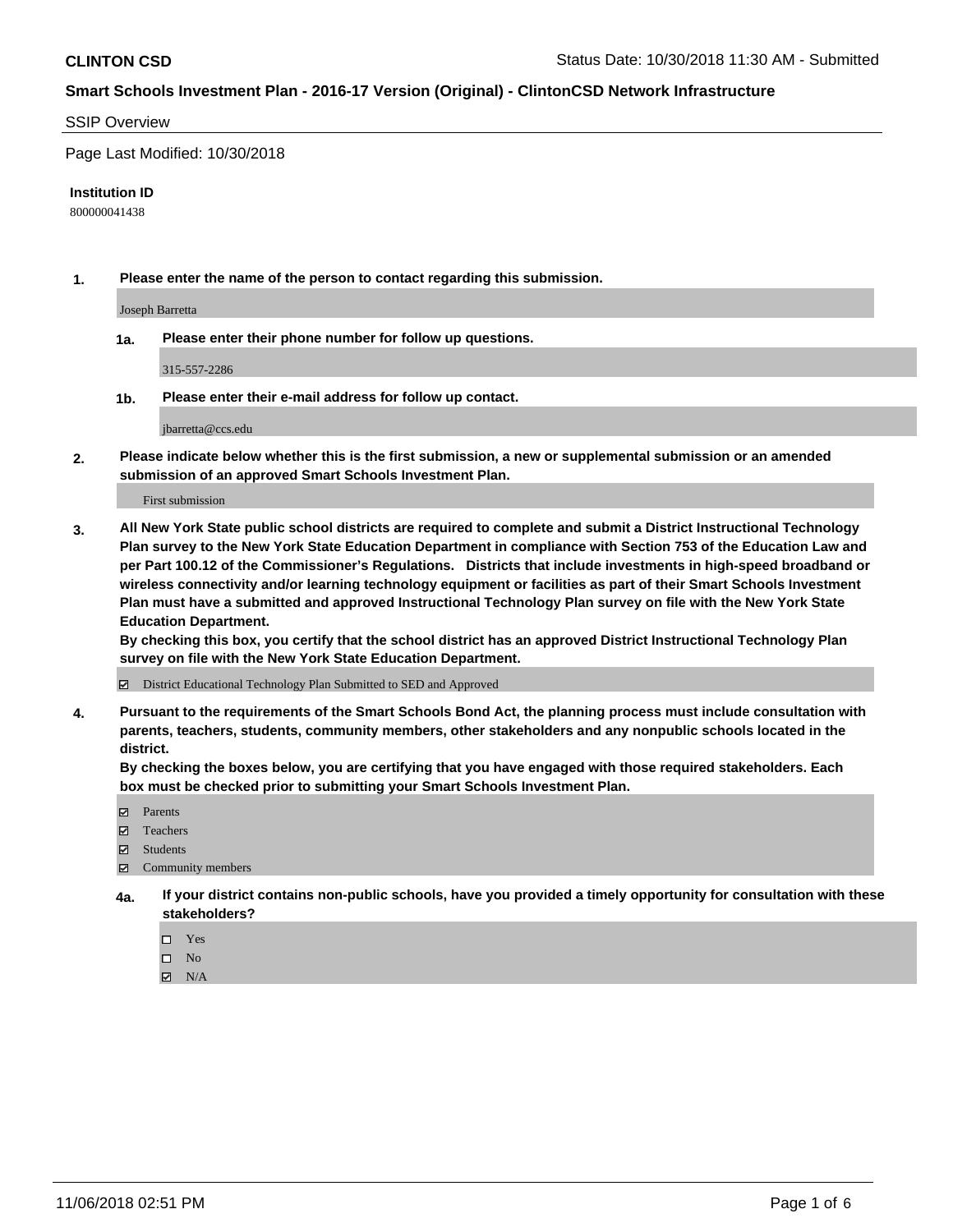#### SSIP Overview

Page Last Modified: 10/30/2018

### **5. Certify that the following required steps have taken place by checking the boxes below: Each box must be checked prior to submitting your Smart Schools Investment Plan.**

- The district developed and the school board approved a preliminary Smart Schools Investment Plan.
- $\boxtimes$  The preliminary plan was posted on the district website for at least 30 days. The district included an address to which any written comments on the plan should be sent.
- $\boxtimes$  The school board conducted a hearing that enabled stakeholders to respond to the preliminary plan. This hearing may have occured as part of a normal Board meeting, but adequate notice of the event must have been provided through local media and the district website for at least two weeks prior to the meeting.
- The district prepared a final plan for school board approval and such plan has been approved by the school board.
- $\boxtimes$  The final proposed plan that has been submitted has been posted on the district's website.
- **5a. Please upload the proposed Smart Schools Investment Plan (SSIP) that was posted on the district's website, along with any supporting materials. Note that this should be different than your recently submitted Educational Technology Survey. The Final SSIP, as approved by the School Board, should also be posted on the website and remain there during the course of the projects contained therein.**

Clinton CSD - SSIP1 ExecSummary Final (HS Infrastructure & Wireless Upgrades).pdf

**5b. Enter the webpage address where the final Smart Schools Investment Plan is posted. The Plan should remain posted for the life of the included projects.**

https://www.ccs.edu/Page/2385

**6. Please enter an estimate of the total number of students and staff that will benefit from this Smart Schools Investment Plan based on the cumulative projects submitted to date.**

1,285

**7. An LEA/School District may partner with one or more other LEA/School Districts to form a consortium to pool Smart Schools Bond Act funds for a project that meets all other Smart School Bond Act requirements. Each school district participating in the consortium will need to file an approved Smart Schools Investment Plan for the project and submit a signed Memorandum of Understanding that sets forth the details of the consortium including the roles of each respective district.**

 $\Box$  The district plans to participate in a consortium to partner with other school district(s) to implement a Smart Schools project.

**8. Please enter the name and 6-digit SED Code for each LEA/School District participating in the Consortium.**

| <b>Partner LEA/District</b> | <b>ISED BEDS Code</b> |
|-----------------------------|-----------------------|
| (No Response)               | (No Response)         |

**9. Please upload a signed Memorandum of Understanding with all of the participating Consortium partners.**

(No Response)

**10. Your district's Smart Schools Bond Act Allocation is:**

\$875,221

**11. Enter the budget sub-allocations by category that you are submitting for approval at this time. If you are not budgeting SSBA funds for a category, please enter 0 (zero.) If the value entered is \$0, you will not be required to complete that survey question.**

|                                              | Sub-<br><b>Allocations</b> |
|----------------------------------------------|----------------------------|
| <b>School Connectivity</b>                   | 875,221                    |
| <b>Connectivity Projects for Communities</b> |                            |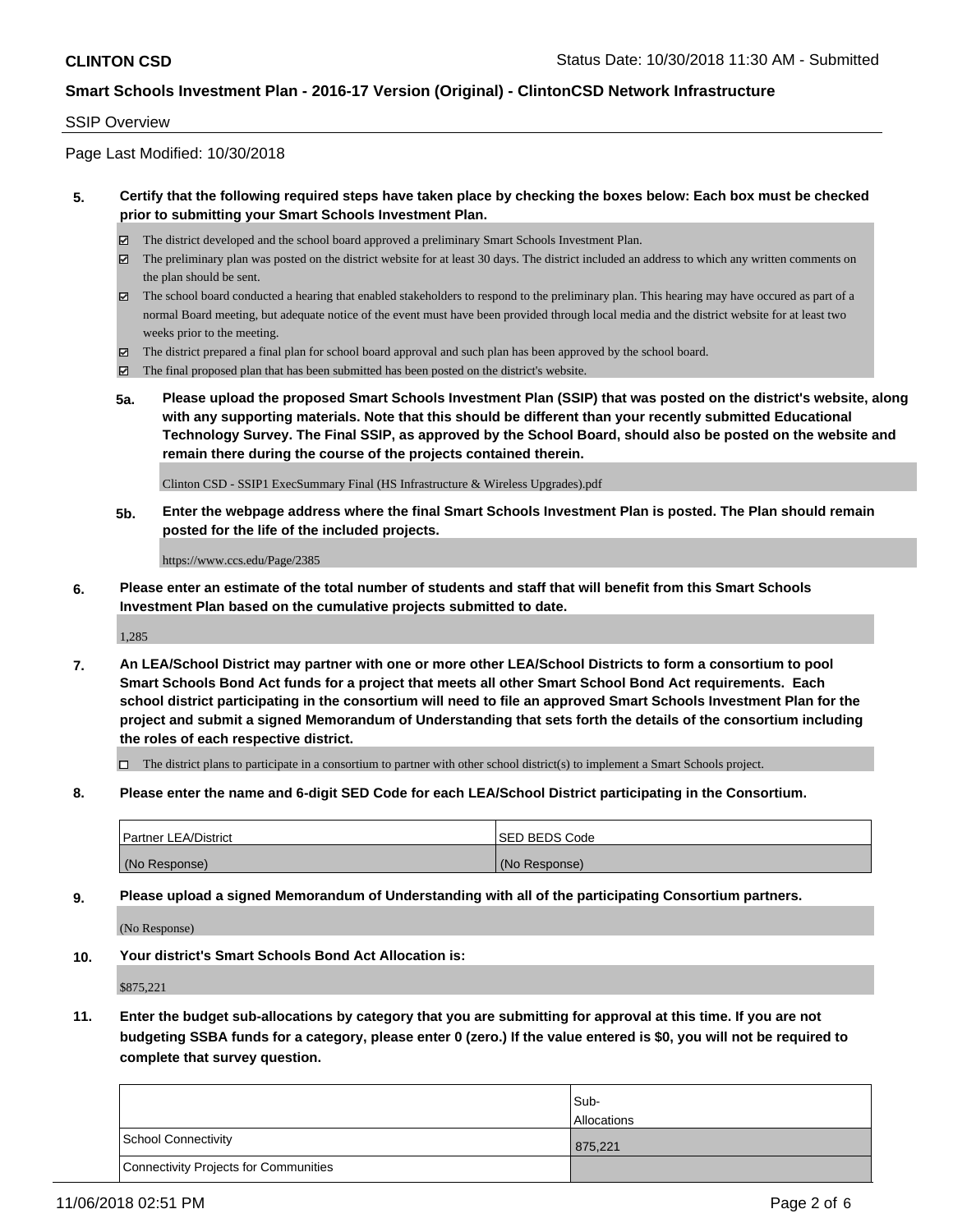# SSIP Overview

Page Last Modified: 10/30/2018

|                                    | Sub-<br>Allocations |
|------------------------------------|---------------------|
|                                    | O                   |
| Classroom Technology               |                     |
| Pre-Kindergarten Classrooms        | 0                   |
| Replace Transportable Classrooms   |                     |
| <b>High-Tech Security Features</b> | 0                   |
| Totals:                            | 875,221             |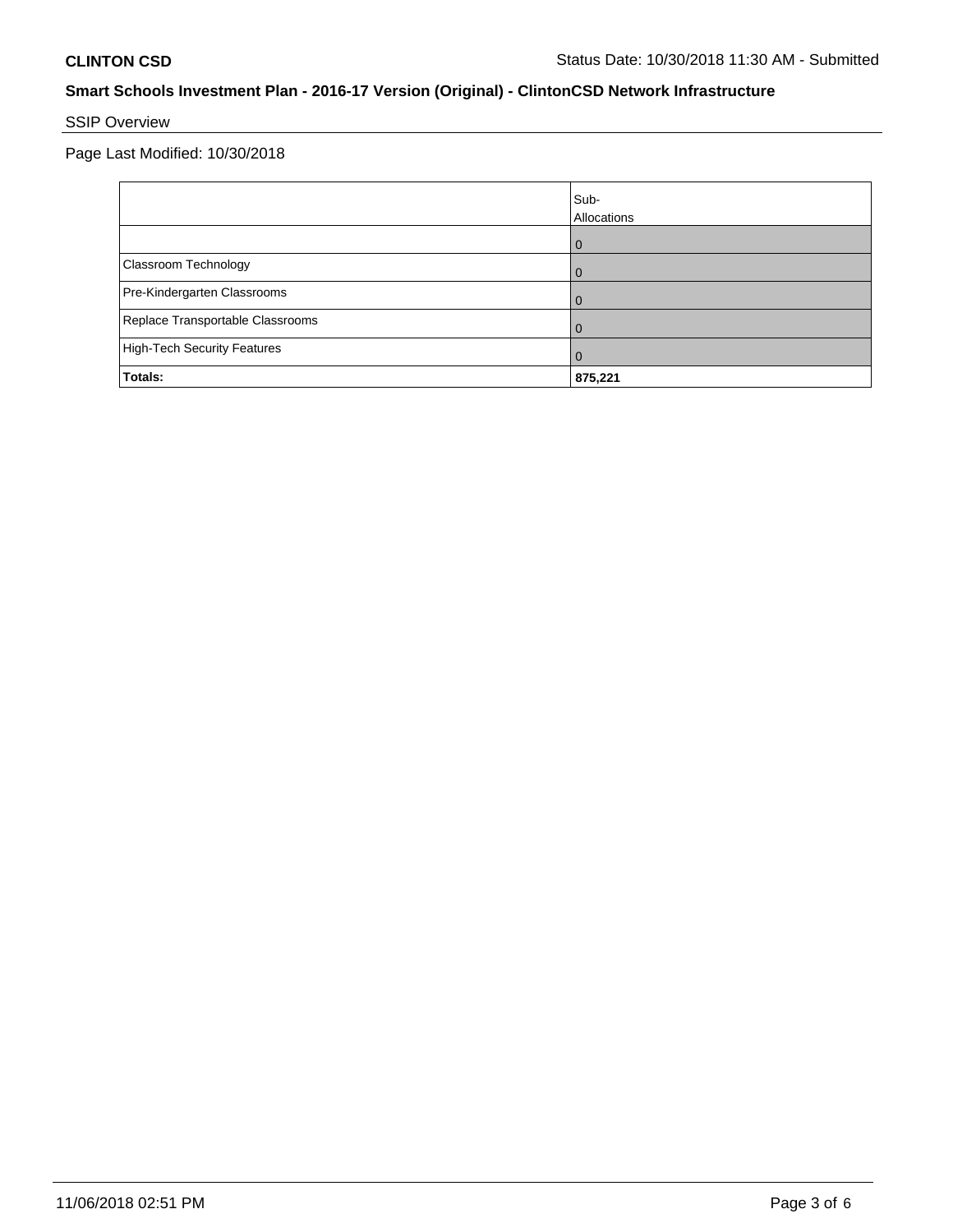#### School Connectivity

Page Last Modified: 10/26/2018

- **1. In order for students and faculty to receive the maximum benefit from the technology made available under the Smart Schools Bond Act, their school buildings must possess sufficient connectivity infrastructure to ensure that devices can be used during the school day. Smart Schools Investment Plans must demonstrate that:**
	- **• sufficient infrastructure that meets the Federal Communications Commission's 100 Mbps per 1,000 students standard currently exists in the buildings where new devices will be deployed, or**
	- **• is a planned use of a portion of Smart Schools Bond Act funds, or**
	- **• is under development through another funding source.**

**Smart Schools Bond Act funds used for technology infrastructure or classroom technology investments must increase the number of school buildings that meet or exceed the minimum speed standard of 100 Mbps per 1,000 students and staff within 12 months. This standard may be met on either a contracted 24/7 firm service or a "burstable" capability. If the standard is met under the burstable criteria, it must be:**

**1. Specifically codified in a service contract with a provider, and**

**2. Guaranteed to be available to all students and devices as needed, particularly during periods of high demand, such as computer-based testing (CBT) periods.**

**Please describe how your district already meets or is planning to meet this standard within 12 months of plan submission.**

Currently Clinton CSD exceeds the standard. Using district owned fiber optic cable, the district has the capacity to achieve a minimum standard of 1Gbps.

- **1a. If a district believes that it will be impossible to meet this standard within 12 months, it may apply for a waiver of this requirement, as described on the Smart Schools website. The waiver must be filed and approved by SED prior to submitting this survey.**
	- By checking this box, you are certifying that the school district has an approved waiver of this requirement on file with the New York State Education Department.

#### **2. Connectivity Speed Calculator (Required)**

|                         | Number of    | Multiply by | Divide by 1000 Current Speed |        | Expected                   | <b>Expected Date</b> |
|-------------------------|--------------|-------------|------------------------------|--------|----------------------------|----------------------|
|                         | Students     | 100 Kbps    | to Convert to                | lin Mb | Speed to be                | <b>When</b>          |
|                         |              |             | Required                     |        | Attained Within   Required |                      |
|                         |              |             | Speed in Mb                  |        | 12 Months                  | Speed Will be        |
|                         |              |             |                              |        |                            | Met                  |
| <b>Calculated Speed</b> | <b>1.285</b> | 128,500     | 128.5                        | 1024   | 1024                       | N/A                  |

### **3. Describe how you intend to use Smart Schools Bond Act funds for high-speed broadband and/or wireless connectivity projects in school buildings.**

The funds will be utilized to improve the high speed broadband and wireless connectivity in the high school. This includes deploying new pathways, spaces and horizontal cabling. The district is planning to develop a migration plan to move equipment and connections to new Telecommunication Rooms. The district will also upgrade switches, wireless network coverage and capacity.

**4. Describe the linkage between the district's District Instructional Technology Plan and the proposed projects. (There should be a link between your response to this question and your response to Question 1 in Part E. Curriculum and Instruction "What are the district's plans to use digital connectivity and technology to improve teaching and learning?)**

In order to improve teaching and learning a district needs to have a robust technology infrastructure. A comprehensive technology infrastructure will allow Clinton CSD to offer and support new types of student engagement and learning experiences. This includes focusing on implementing the ISTE standards in our classrooms and among students, teachers and administrators, strategically integrate technology into our curriculum and instructional practices, promote digital citizenship, design active learning experiences and bridge the digital divide for our students.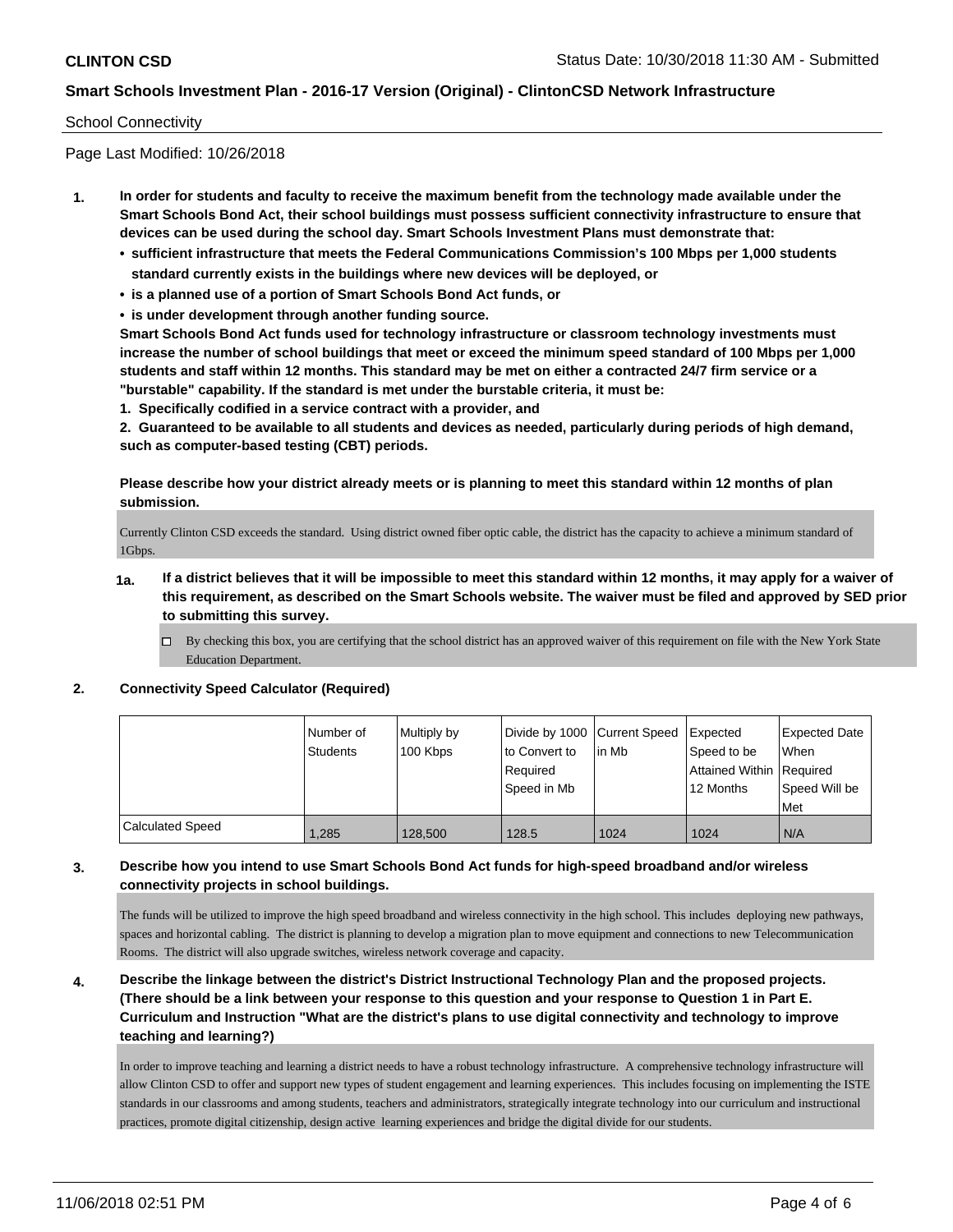#### School Connectivity

Page Last Modified: 10/26/2018

**5. If the district wishes to have students and staff access the Internet from wireless devices within the school building, or in close proximity to it, it must first ensure that it has a robust Wi-Fi network in place that has sufficient bandwidth to meet user demand.**

**Please describe how you have quantified this demand and how you plan to meet this demand.**

Currently Clinton CSD has district wide wireless. One of the district's technology goals is to add a wireless access point to each classroom to increase coverage. The district will also replace our backbone cabling from CAT 5 to CAT 6A.

**6. As indicated on Page 5 of the guidance, the Office of Facilities Planning will have to conduct a preliminary review of all capital projects, including connectivity projects. Please indicate on a separate row each project number given to you by the Office of Facilities Planning.**

| Project Number  |  |
|-----------------|--|
| 411101060005014 |  |

**7. Certain high-tech security and connectivity infrastructure projects may be eligible for an expedited review process as determined by the Office of Facilities Planning.**

**Was your project deemed eligible for streamlined review?** No

**8. Include the name and license number of the architect or engineer of record.**

| Name                       | License Number |
|----------------------------|----------------|
| <b>Christopher Crolius</b> | 22954          |

**9. If you are submitting an allocation for School Connectivity complete this table. Note that the calculated Total at the bottom of the table must equal the Total allocation for this category that you entered in the SSIP Overview overall budget.** 

|                                            | Sub-           |
|--------------------------------------------|----------------|
|                                            | Allocation     |
| Network/Access Costs                       | 137,738        |
| <b>Outside Plant Costs</b>                 | l 0            |
| School Internal Connections and Components | 482,700        |
| <b>Professional Services</b>               | 83,350         |
| Testing                                    | l 0            |
| <b>Other Upfront Costs</b>                 | $\overline{0}$ |
| <b>Other Costs</b>                         | 171,433        |
| Totals:                                    | 875,221        |

**10. Please detail the type, quantity, per unit cost and total cost of the eligible items under each sub-category. This is especially important for any expenditures listed under the "Other" category. All expenditures must be eligible for tax-exempt financing to be reimbursed through the SSBA. Sufficient detail must be provided so that we can verify this is the case. If you have any questions, please contact us directly through smartschools@nysed.gov. NOTE: Wireless Access Points should be included in this category, not under Classroom Educational Technology,**